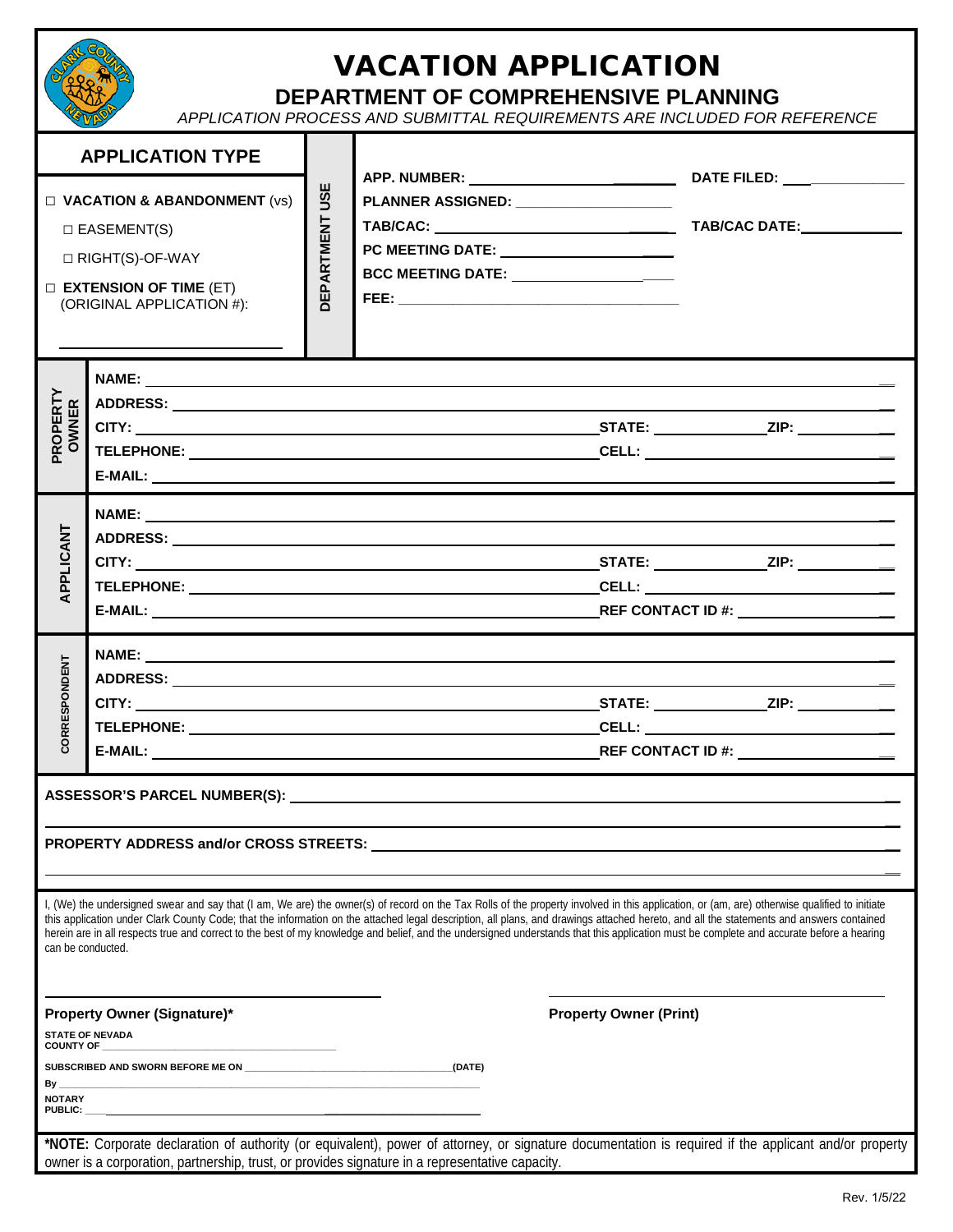## APPLICATION PROCESS

*A SUMMARY GUIDE THROUGH THE APPLICATION PROCESS* 

- $\triangleright$  Determine the appropriate application you need to submit. For assistance with determining the appropriate application, call (702) 455-4314 (Option 2, Option 1) or email zoning@clarkcountynv.gov.
- $\triangleright$  Review the applicable application [form and corresponding sub](mailto:zoning@clarkcountynv.gov)mittal requirements, then compile all required application materials in PDF format (regardless of format specified in the submittal requirements). Note: each submittal requirement must be saved as its own PDF file.
- Go to the County's [Citizen Access Portal](https://citizenaccess.clarkcountynv.gov/CitizenAccess/Default.aspx) (ACA) to create an Application Pre-review online and upload all required application documents. Note: Only 1 Application Pre-review is required per project. For example, if you are proposing a Waiver of Development Standards, Design Review, and Tentative Map on the same property, you only need one Application Pre-review. Also, each submittal requirement requires a Document Category and only 1 PDF file per Document Category will be accepted.
- $\triangleright$  At the time the Application Pre-review is uploaded, the record will be placed in the queue for assignment. The application documents will be given a cursory review and, if generally complete, will be distributed in accordance with availability of staff and on a first-come, first-serve basis. The Application Pre-review may take up to 2 working days to be assigned and distributed to a Planner and Public Works (collectively referred to as "staff").
- $\triangleright$  Once assigned, staff will review the documents for completeness and accuracy. If revisions are required, you must upload all revised documents to your existing record and delete all old/replaced documents, and communicate directly with staff when all uploads are complete and ready for review. Average time to review each submittal is 5 working days. Actual review time depends on the accuracy and completeness of application materials, complexity of the project and/or project plans, and workload volumes
- $\triangleright$  When the application materials are deemed to be complete, accurate and ready for submittal staff will direct you to provide hard-copies of all required application materials (those listed on the submittal requirements with numbers) to the Department of Comprehensive Planning. Documents may be dropped-off in person or sent by mail. If by mail, please do not include the form of payment with the package. The delivery of all application packages must be coordinated directly with the assigned planner. Note: If changes are made to documents after Application Pre-review is deemed complete, accurate, and ready for submittal, a new Application Pre-review will be required.
- $\triangleright$  Upon receipt of application materials, staff will re-review materials for consistency with what was previously reviewed, accuracy, and completeness. If deemed ready to submit, the Planner will apply fees for payment. Payments must be coordinated directly with the assigned planner. If the application fees will be paid through ACA, the application Correspondent and Interested Party (if provided in ACA) will receive notice that application fees are ready to be paid.
- $\triangleright$  Once fees are paid, the application will be considered "Submitted".
- $\triangleright$  At the time of submittal, you will be scheduled for all required meeting dates. Depending upon the application, you may be scheduled to appear at the Town Advisory Board or Citizens' Advisory Council (TAB/CAC) for the area and the Clark County Planning Commission and/or Board of County Commissioners. See Application Processing Calendar for more information.
- For Administrative Design Reviews, the Zoning Administrator will issue a decision on the application 10 working days from the Friday after the Application Date as illustrated on the Application Processing Calendar.
- $\triangleright$  Project revisions after submittal and/or failure to appear at any meeting may result in delays and/or extra expense.
- Staff recommendations will be mailed to the application Correspondent 3 working days prior to the public hearing. To discuss a recommendation, contact the appropriate Department/Agency prior to hearing. NOTE: Does not apply to Administrative Design Reviews.
- $\triangleright$  A letter indicating final action, including all conditions of approval (if applicable), will be mailed to application Correspondent 6 working days after final action.
- $\triangleright$  All conditions must be met prior to the issuance of a building permit, business license, and/or certificate of completion/occupancy, as applicable. If a tentative map and/or vacation, all conditions must be met before a map and/or order of vacation can record.
- $\triangleright$  Time limits to complete, commence, or review are the applicant's responsibility. There will be no notification from the Department for expiration or review dates.